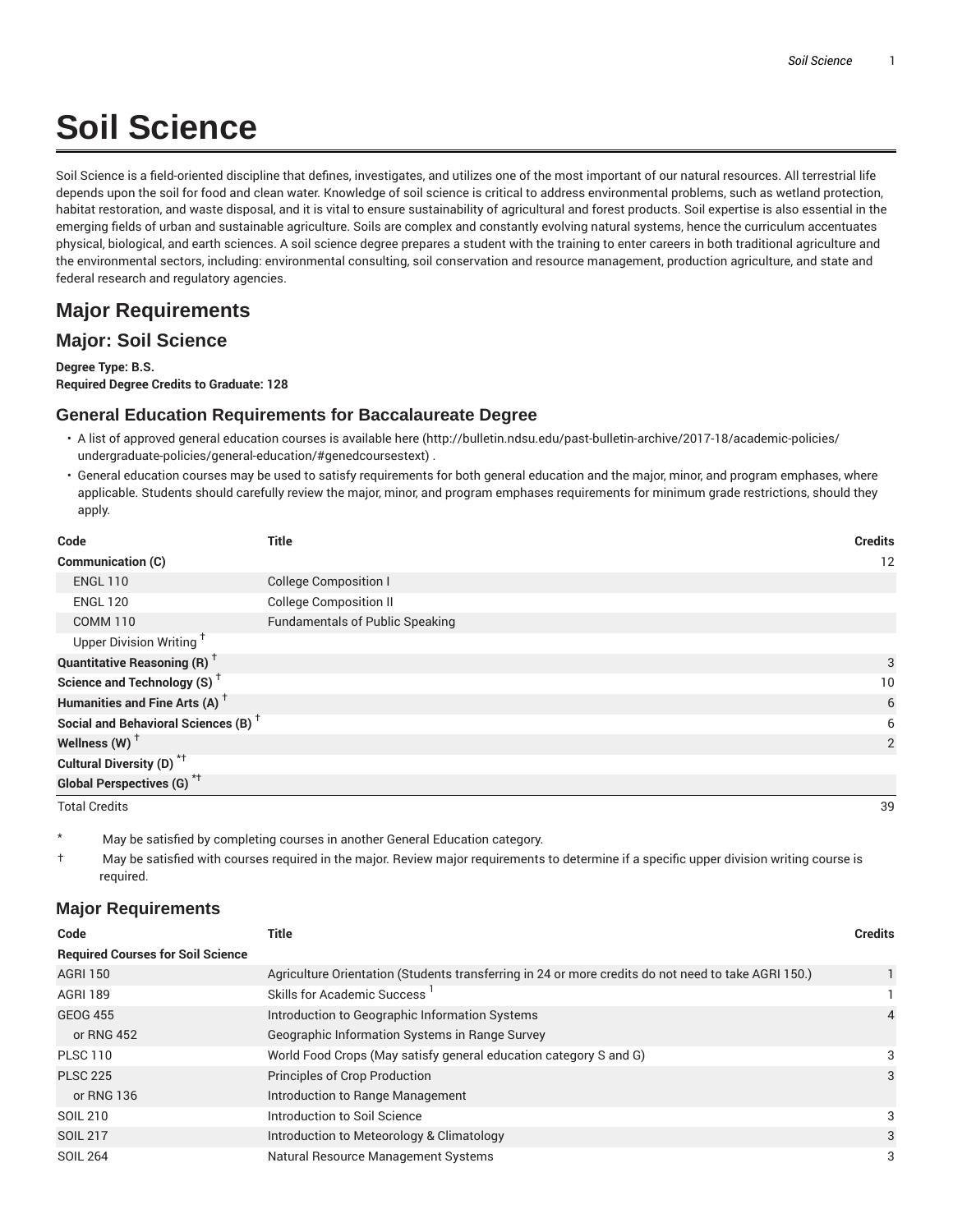| <b>SOIL 322</b>                                                  | Soil Fertility and Fertilizers                                                                                | 3              |
|------------------------------------------------------------------|---------------------------------------------------------------------------------------------------------------|----------------|
| <b>SOIL 351</b>                                                  | Soil Ecology                                                                                                  | 3              |
| <b>SOIL 410</b>                                                  | Soils and Land Use                                                                                            | 3              |
| <b>SOIL 433</b>                                                  | Soil Physics                                                                                                  | 3              |
| <b>SOIL 444</b>                                                  | Soil Genesis and Survey                                                                                       | 3              |
| <b>SOIL 462</b>                                                  | Natural Resource and Rangeland Planning                                                                       | 3              |
| <b>Supporting Courses</b>                                        |                                                                                                               |                |
| <b>BIOL 150</b><br>& 150L                                        | <b>General Biology I</b><br>and General Biology I Laboratory                                                  | 4              |
| <b>BIOL 151</b><br>& 151L                                        | <b>General Biology II</b><br>and General Biology II Laboratory                                                | 4              |
| or PHYS 212<br>& 212L                                            | <b>College Physics II</b><br>and College Physics II Laboratory                                                |                |
| <b>BOT 380</b>                                                   | <b>Plant Physiology</b>                                                                                       | 3              |
| <b>CHEM 121</b><br>& 121L                                        | <b>General Chemistry I</b><br>and General Chemistry I Laboratory (May satisfy general education category S)   | $\overline{4}$ |
| <b>CHEM 122</b><br>& 122L                                        | <b>General Chemistry II</b><br>and General Chemistry II Laboratory (May satisfy general education category S) | 4              |
|                                                                  | Select one from the following: (May satisfy general education category C)                                     |                |
| <b>ENGL 321</b>                                                  | Writing in the Technical Professions                                                                          |                |
| <b>ENGL 324</b>                                                  | Writing in the Sciences                                                                                       |                |
| <b>ENGL 459</b>                                                  | Researching and Writing Grants and Proposal                                                                   |                |
| Select one of the following:                                     |                                                                                                               | $3 - 5$        |
| <b>BIOC 260</b>                                                  | <b>Elements of Biochemistry</b>                                                                               |                |
| <b>CHEM 240</b>                                                  | Survey of Organic Chemistry                                                                                   |                |
| <b>CHEM 341</b>                                                  | Organic Chemistry I                                                                                           |                |
| <b>CHEM 431</b><br>& 431L                                        | <b>Analytical Chemistry I</b><br>and Analytical Chemistry I Laboratory                                        |                |
| <b>MICR 202</b><br>& 202L                                        | <b>Introductory Microbiology</b><br>and Introductory Microbiology Lab                                         |                |
| <b>MICR 350</b><br>& 350L                                        | <b>General Microbiology</b><br>and General Microbiology Lab                                                   |                |
| <b>GEOL 105</b><br>& 105L                                        | <b>Physical Geology</b><br>and Physical Geology Lab (May satisfy general education category S)                | 4              |
| <b>MATH 103</b>                                                  | College Algebra                                                                                               | 3              |
| <b>MATH 105</b>                                                  | Trigonometry                                                                                                  | 3              |
| <b>MATH 146</b>                                                  | Applied Calculus I (May satisfy general education category R)                                                 | 4              |
| or MATH 165                                                      | Calculus I                                                                                                    |                |
| <b>PHYS 211</b><br>& 211L                                        | College Physics I<br>and College Physics I Laboratory (May satisfy general education category S)              | 4              |
| <b>STAT 330</b>                                                  | Introductory Statistics (May satisfy general education category R)                                            | 3              |
| Agriculture Electives: Select 9 credits of agriculture electives |                                                                                                               | 9              |
| <b>Total Credits</b>                                             |                                                                                                               | 92             |

1

AGRI189 is only required for first-time, first-year students--A first-time, first-year student is defined as a student who has not yet completed a college course as a college student. Students that are not first-time, first-year students that either transfer into the university or change their major are not required to take AGRI 189.

## **Minor Requirements**

## **Soil Science Minor**

#### **Minor Requirements**

**Required Credits: 18**